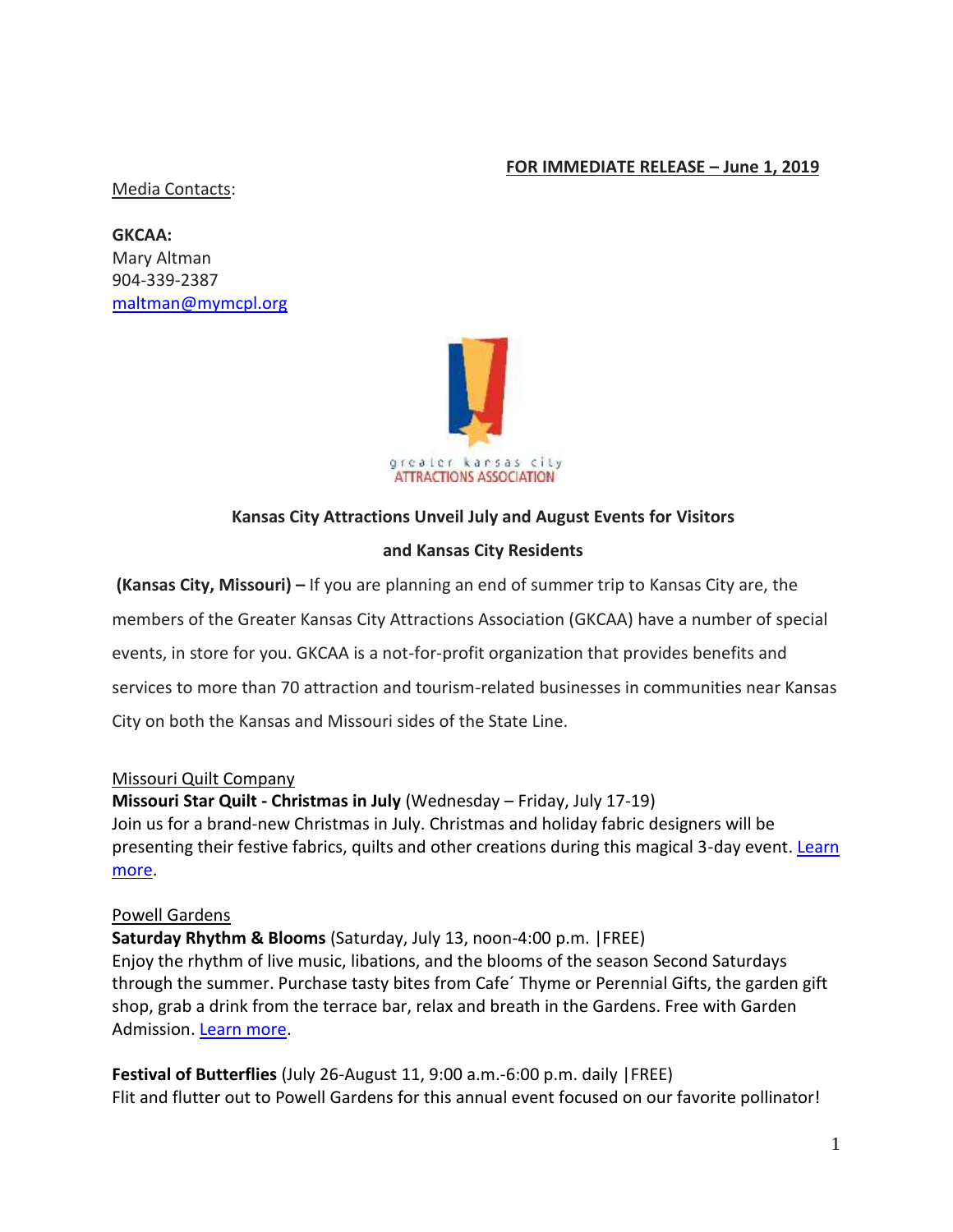Enjoy hands-on activities, interact with expert community partners, and walk among the winged beauties in the tropical conservatory display and Native Butterfly Habitat. [Learn more.](https://powellgardens.org/homepage/events-programs-exhibitions/powell-gardens-festivals/festival-of-butterflies/)

## **Monarch Butterfly Social & Release** (Friday, July 26, 5:00 - 7:00 p.m. | \$35)

The Monarch Bar, 4808 Roanoke Parkway, Kansas City

Join us for a truly unique happy hour featuring a live Monarch butterfly release from the terrace of The Monarch Bar. During this exclusive event, sip on a premium butterfly-themed cocktail and learn how to promote Monarch butterfly populations by offering the right host and nectar plants in your home garden or landscape. [Learn more.](https://25043p.blackbaudhosting.com/25043p/monarch-butterfly-social--release)

## More Powell Gardens events:

[Drop-In Tour: Shady Secrets of the Woodland](https://powellgardens.org/homepage/events-programs-exhibitions/calendar/) (Sunday, July 7, 2:00 p.m.) [Work and Learn: Powell Gardens Iris Collection](https://25043p.blackbaudhosting.com/25043p/work-and-learn-powell-gardens-iris-collection) (Thursday, July 11, 9:00 a.m.-noon |\$25) [Species Spotlight: Hunt for Berry Treasure](https://powellgardens.org/homepage/events-programs-exhibitions/calendar/) (Saturday, July 13, 10:30-11:30 a.m.) [Captain Plant-It](https://powellgardens.org/homepage/events-programs-exhibitions/youth-family/kids-camps/) Kids Camp (July 8-12, 8:30 a.m.-4:30 p.m. daily | \$225) [Sow What? Get Cooking in the Garden](https://powellgardens.org/homepage/events-programs-exhibitions/youth-family/kids-camps/) Kids Camp (July 15-19, 8:30 a.m.-4:30 p.m. daily | \$225) [SAGES: Water Gardening 101](https://25043p.blackbaudhosting.com/25043p/sages-water-gardening-101) (Thursday, July 18, 10:00 a.m.-1:00 p.m. | \$35) [Natural Exposure: Photography Exhibition](https://powellgardens.org/homepage/events-programs-exhibitions/exhibits/visitor-center-gallery-artists/) (July 26-September 8, 2019) [Meet the Experts: Photography Demonstration](https://powellgardens.org/homepage/events-programs-exhibitions/calendar/) (Saturday, July 27, 2:00 – 4:00 p.m.)

# Kauffman Center for the Performing Arts

# **Kauffman Center Presents: An Evening with Jane Fonda: A Celebration of a Storied Career**

(Tuesday, July 9, 2019 7:30 p.m.) Muriel Kauffman Theatre

Join two time Academy Award-winning actress Jane Fonda for a career retrospective live on stage. Fonda will share clips from her storied career, along with anecdotes, conversation and an audience Q&A as we celebrate one of entertainment's best. From Barbarella to Book Club, don't miss a celebration of Jane Fonda. VIP tickets are \$250 plus applicable fees and include a premium seat and a post-show photo opportunity with Ms. Fonda. No autographs. [Get tickets.](https://tickets.kauffmancenter.org/janefonda)

## Mahaffie Stagecoach Stop & Farm

**Independence Day: 1860s Style!** (Thursday, July 4, 10:00 a.m. to 4:00 p.m.) Enjoy a reading of the Declaration of Independence, patriotic music, and a cannon firing! Take a stagecoach ride, and see what is cooking on Mrs. Mahaffie's cookstove. Bring your picnics, chairs and blankets to enjoy this all-American celebration! [mahaffie.org](http://www.mahaffie.org/)

## **Fireworks: 1860s Style!** (Thursday, July 11, 6:00 – 10:00 p.m.)

Enjoy a concert by the Olathe Civic Band, visit the Mahaffie House and blacksmith. Take a stagecoach ride and play 1860s games. Listen to the Declaration of Independence, followed by a cannon firing, and 1860s Fireworks begin approximately at 9:30 p.m. You must be on the grounds of the Mahaffie Farm to view these fireworks as they are set display pieces. Bring your picnics, chairs and blankets. [mahaffie.org](http://www.mahaffie.org/)

## Union Station Kansas City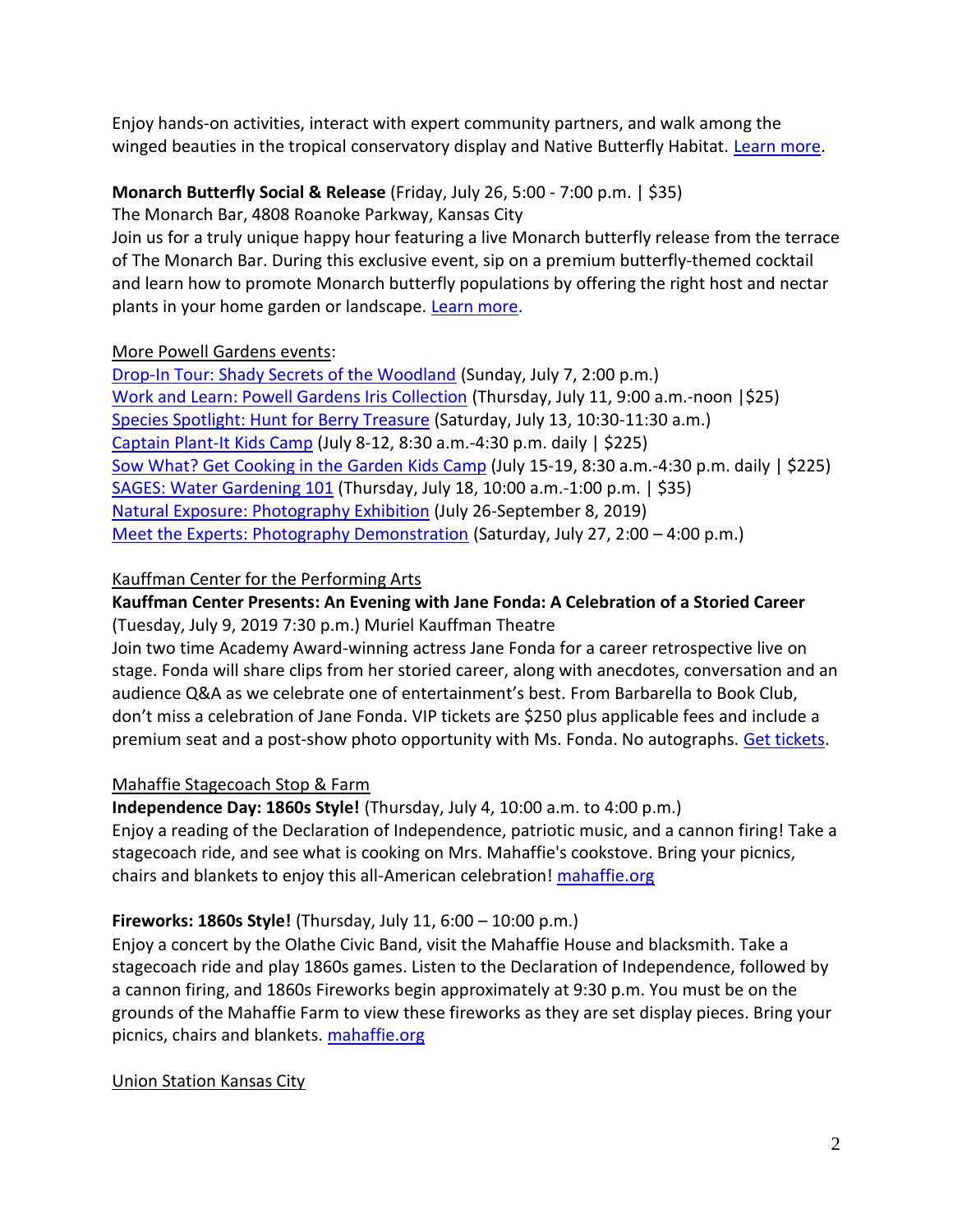### **[Science City Celebrates the 50th Anniversary of the Apollo 11](https://www.unionstation.org/)** (July 20, 2019)

### **August**

Union Station [PNC kidFEST at Science City](https://www.unionstation.org/sciencecity) (August 31, 2019)

### Powell Gardens

**Native Butterfly Habitats: The Heart and Soul of Your Garden** (Sunday, August 4, 2 p.m.) Join docent Betty Boyd for a walk through the Native Butterfly Habitat in the Heartland Harvest Garden to learn about the life cycle of butterflies and what is needed to create a successful habitat for supporting varied phases of the butterfly life cycle. [Learn more.](https://powellgardens.org/homepage/events-programs-exhibitions/calendar/)

**Missouri Barn Dinner with Chef Michael Foust** (Sunday, August 18, 5:00 – 9:00 p.m. | \$75) Enjoy garden bounty and brews in the Missouri Barn with Chef Michael Foust of The Farmhouse and Black Sheep + Market. Enjoy a three-course, family-style meal using Powell Gardens-grown vegetables and local meats prepared in the Argentinian style over open flame. The meal will feature beer pairings presented by Michael Crane of Crane Brewing. [Learn more.](https://25043p.blackbaudhosting.com/25043p/missouri-barn-dinner-with-chef-michael-foust)

### More Powell Gardens events:

Photographer's[-Only Butterfly Access](https://25043p.blackbaudhosting.com/25043p/photographers-only-butterfly-access) (Thursday, August 8, 6:00 – 8:00 p.m. | \$10 (does not include festival admission or parking) [Saturday Rhythm & Blooms](https://powellgardens.org/homepage/events-programs-exhibitions/calendar/) (Saturday, August 10, 12:00 -4:00 p.m.) [Species Spotlight: Perfect Pollinators](https://powellgardens.org/homepage/events-programs-exhibitions/calendar/) (Saturday, August 10, 10:30 a.m.-11:30 a.m.) [Victoria Secret: Lily on the Water](https://25043p.blackbaudhosting.com/25043p/victoria-secret-lily-on-the-water) (Thursday, August 15, 7:30-10:00 p.m. | \$45

### Zona Rosa

### **Unico Microbrew Fest** (August 10, 5:00 – 9:00 p.m.)

Celebrate local brewers, crafters, and makers at the 11th Annual UNICO Microbrew Festival at Zona Rosa.

### Kemper Museum of Contemporary Art

**Lexicon Spoken Word Night** (Thursday, August 8 5:00 p.m. cash bar, 6:00–8:00 p.m. program | FREE)

Organized and MC'd by Poet Laureate of the 18th and Vine Historic District, Glenn North, local spoken word artists will perform a combination of original and known works, inspired by works currently on view at Kemper Museum. Learn more at [kemperart.org.](https://www.kemperart.org/)

### **2019 Block Party** (Saturday, August 24, 6:00–10:30 p.m. | FREE)

Kemper Museum's fifth annual block party! Join us to celebrate the museum's twenty-fifth anniversary with featured music, food trucks, exhibition tours, family activities, a Museum Shop trunk show, and outdoor movie screening on the museum lawn to close the evening. Learn more at **kemperart.org**.